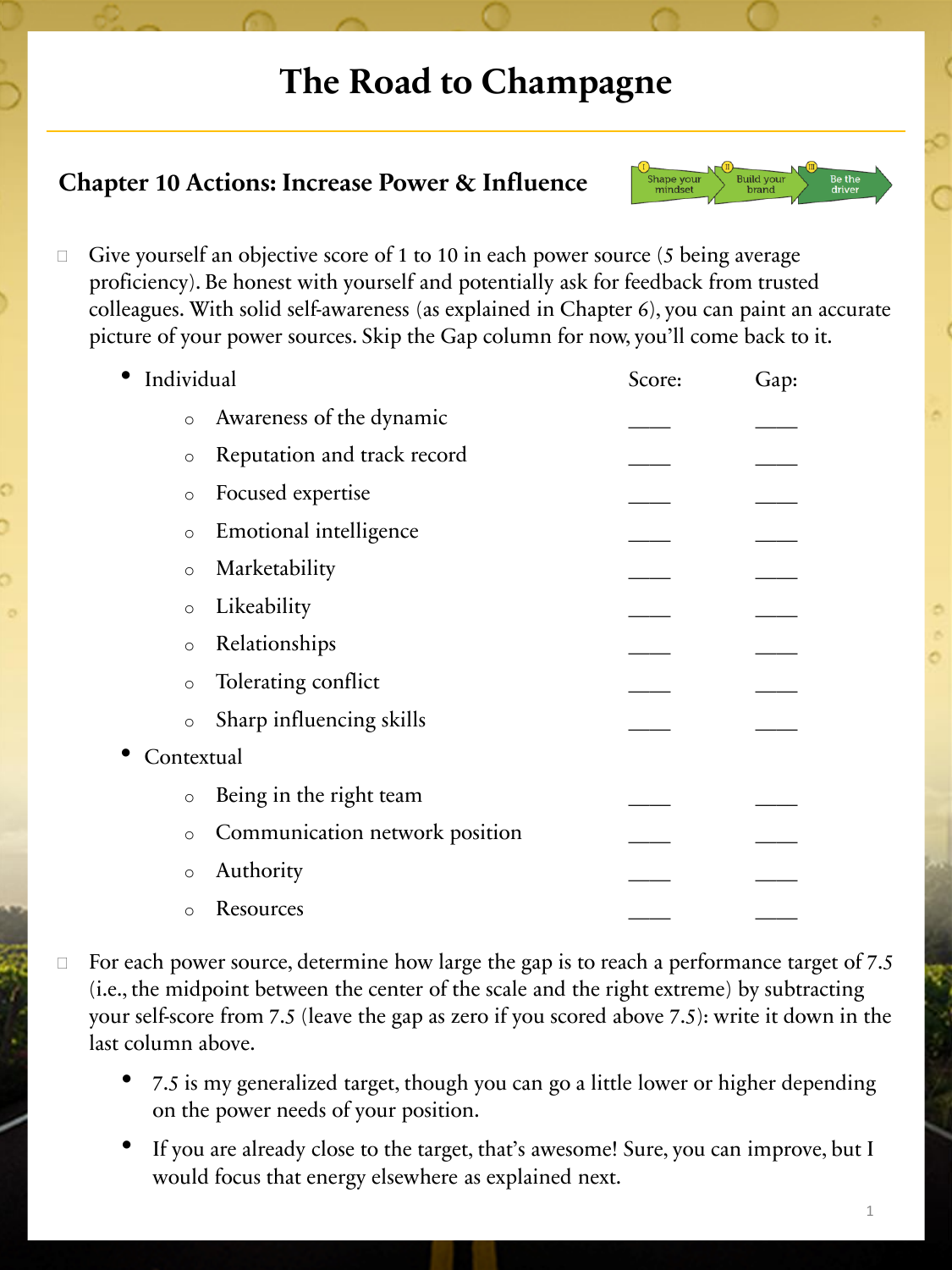# **The Road to Champagne**

#### **Chapter 10 Actions: Increase Power & Influence**



 $\Box$  Circle your biggest three gaps.

 $\Box$  Fine-tune your prioritization by rearranging the order based on what power sources are valued or esteemed more in your organization. For example, if you have two gaps of similar size for Relationships and Tolerating Conflict—and in your organization "who you know" is critical to success—focus first on improving your Relationships power source.

□ Summarize here what sources you prioritized:

- Priority 1:
- Priority 2: \_\_\_\_\_\_\_\_\_\_\_\_\_\_\_\_\_\_\_\_\_\_\_\_\_\_\_\_\_\_\_
- Priority 3: \_\_\_\_\_\_\_\_\_\_\_\_\_\_\_\_\_\_\_\_\_\_\_\_\_\_\_\_\_\_\_

□ Define concrete steps for each prioritized power source through a simple action plan.

- What will you do? Be clear and include these actions in your calendar. Make them happen!
- By when? Set target dates and commit to the time and effort required.

| Power gap #1 to close: $\frac{1}{2}$ = $\frac{1}{2}$ = $\frac{1}{2}$ = $\frac{1}{2}$ = $\frac{1}{2}$ = $\frac{1}{2}$ = $\frac{1}{2}$ = $\frac{1}{2}$ = $\frac{1}{2}$ = $\frac{1}{2}$ = $\frac{1}{2}$ = $\frac{1}{2}$ = $\frac{1}{2}$ = $\frac{1}{2}$ = $\frac{1}{2}$ = $\frac{1}{2}$ = $\frac{1}{$ | Target date |
|----------------------------------------------------------------------------------------------------------------------------------------------------------------------------------------------------------------------------------------------------------------------------------------------------|-------------|
| Actions                                                                                                                                                                                                                                                                                            |             |
|                                                                                                                                                                                                                                                                                                    |             |
|                                                                                                                                                                                                                                                                                                    |             |
|                                                                                                                                                                                                                                                                                                    |             |
| Actions                                                                                                                                                                                                                                                                                            |             |
|                                                                                                                                                                                                                                                                                                    |             |
|                                                                                                                                                                                                                                                                                                    |             |
|                                                                                                                                                                                                                                                                                                    |             |
| Actions                                                                                                                                                                                                                                                                                            |             |
|                                                                                                                                                                                                                                                                                                    |             |
|                                                                                                                                                                                                                                                                                                    |             |

Go deeper into the study of power and influence (books, courses, coaches, others).